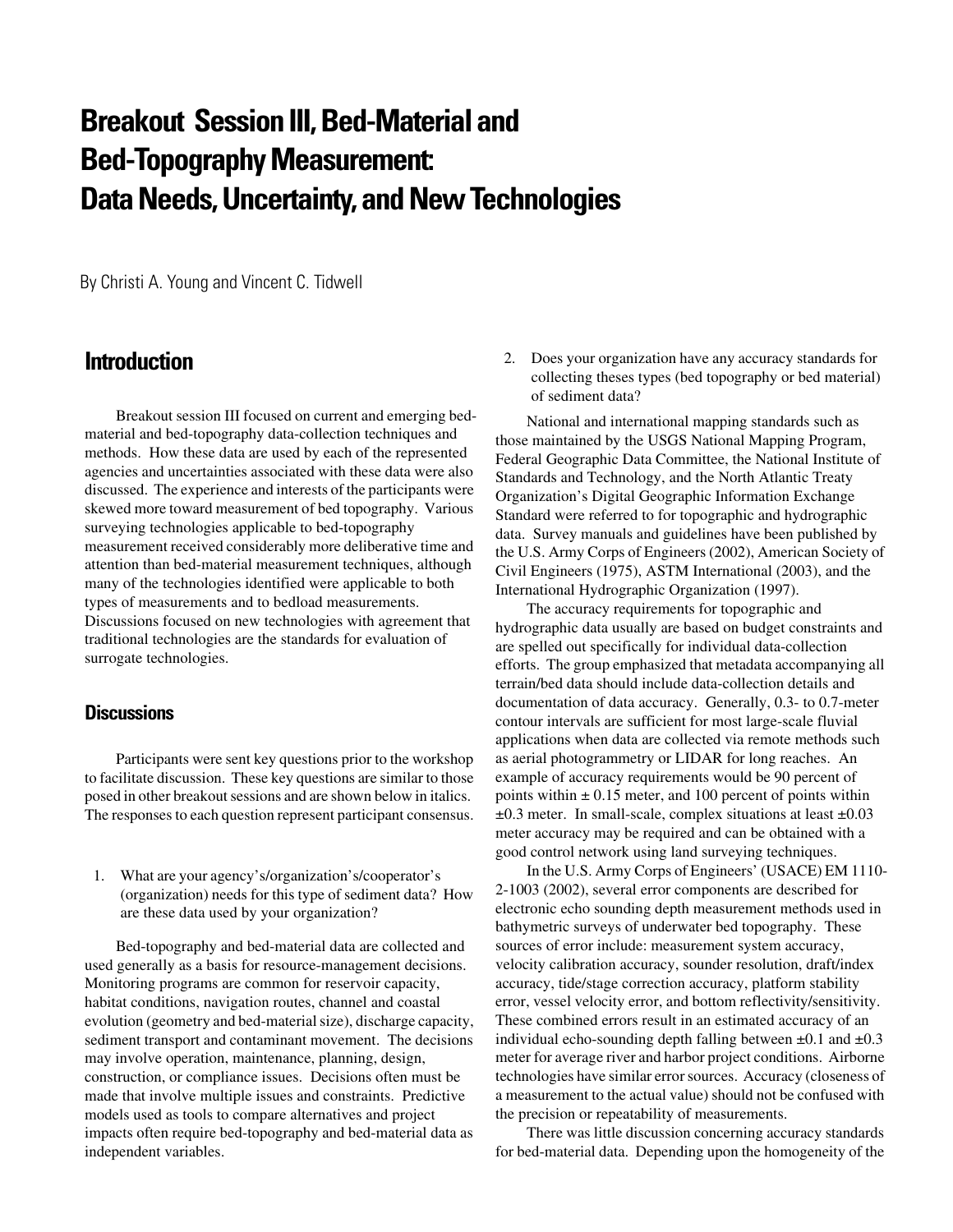#### **30 Proceedings of the Federal Interagency Sediment Monitoring Instrument and Analysis Research Workshop**

surface and subsurface bed material, the location, density, and timing of sampling can impact the accuracy of bed-material data as much as the sampling and analysis equipment and procedures. Many technical society and government references provide guidance for the collection and analysis of bed-material samples including a USGS publication (Edwards and Glysson, 1999); Forest Service publications (Bunte and Abt, 2001a; 2001b); U.S. Army Corps of Engineers (1995); International Organization for Standardization (1997); American Society of Civil Engineers (1975); ASTM International (2003); and Canadian publications by Yuzyk and Winkler (1991), Ashmore and others (1988), and Yuzyk (1986).

Data uncertainty also was discussed. Participants viewed uncertainty as being inherent in traditional and new technologies. There are many potential sources of error: user, equipment, interpretation, and data processing. Uncertainty also is dependent upon system spatial and temporal variability. As stated previously, accuracy requirements tend to be projectspecific and time- and budget-driven. We agreed that data accuracy and uncertainty information should accompany all data.

3. What methodologies and equipment are currently used to collect bed-topography and bed-material data in your organization? What are their strengths and limitations? What uncertainties are associated with them?

**Bed topography:** The historical standard for bed topography incorporated the measurement of set range lines by conventional land surveying equipment and techniques using stadia rods, transits, and total stations. Traditional methods are labor intensive and require considerable ground access and cleared site distance. Advances in global positioning systems (GPS) have in most applications eliminated the need for manual horizontal measurements. GPS-based methods were considered to be the most accurate  $(\pm$  millimeter range) and are used to calibrate, ground truth, and check other methods.

Photogrammetric mapping or non-contact stereo aerial surveying was considered to be the more established, less costly, passive surveying technology. The accuracy of this technology depends upon the amount of ground truth-data available. The mosaic of individual photographic images can be used to develop cross sections and topographic maps. A limitation of this technology is the inability to obtain underwater prism information or ground surface elevations through dense vegetation.

Light Detection and Ranging (LIDAR) remote sensing systems applications are increasing with advancements in this new technology. This technology also needs clear sight distance so ground surface data cannot be obtained in heavily vegetated areas. Early successful applications were in coastal surveys. More recent applications have incorporated airborne LIDAR bathymetry technology (1-kilohertz laser deployed with a 10-kilohertz topographic laser and a digital camera, e.g. Optech's SHOALS-1000T system) to obtain bathymetry data in addition to topography. LIDAR bathymetry technology is

largely dependent upon water clarity; turbidity and turbulent white water conditions can cause problems. The system can detect channel-bottom elevations up to about 2.5 times the Secchi depth, in coastal applications possibly up to 30 meter or more. Underwater data need to be corrected for the adsorption rate of water. The spatial density of points is related to the flight height; flight elevations can be higher for topography data collection than bathymetry.

Bathymetric surveying techniques have developed rapidly in the past decade due to recent developments in multi-beam depth sounders. The multi-beam system provides the option of complete coverage of the underwater areas, thus removing the unknowns of previously unmapped underwater areas. There are high-grade GPS collection systems, real-time kinematic surveying, that accurately measure the altitude of the moving survey platform with obtainable centimeter accuracies for both horizontal and vertical measurements. There also are several versatile commercial software packages capable of simultaneously receiving data from multiple devices during collection and then processing the collected data for complete analyses. In addition to collecting data from numerous instruments simultaneously, the computer and software can be set up to integrate data from various sensors such as gyros, acoustic systems, heave-pitch-roll indicators, magnetometers, and seabed identifiers (Bureau of Reclamation, in press).

Advances in computer systems and surveying technologies in recent decades have dramatically increased the volume of data and the rate of data acquisition and processing. These technologies have become widely accepted because of the increased coverage and reduced costs. Survey productivity has increased by a factor of 75 times since the 1960s and 10 times since 1990s (U.S. Army Corps of Engineers, 2002). The productivity increases are mainly related to the electronic and computer development. Many of these new technologies, instrumentation, and associated software programs continue to evolve rapidly and are designed to be applied by a frequent user as considerable time is required to become proficient in their use.

**Bed Material:** Most participants reported that their agencies continue to use standard, physical, bed-material sampling equipment (hand-held samplers US BMH-53, US BMH-60, and US BMH-80 and the cable-and-reel US BM-54 sampler; Federal Interagency Sedimentation Project, 2004, Home page) and standard analysis techniques to accurately measure bed-material particles finer than about 16 millimeters. Sampling procedures for larger particles include pebble counts and grid or areal sampling for surface materials. The US SAH-97 hand-held particle size analyzer (Federal Interagency Sedimentation Project, 2004, Home page) and a sampling frame (Bunte and Abt, 2001b) are among recent equipment developments to improve pebble-count accuracy. Submerged surface and subsurface materials are sampled using a shovel or backhoe, pipe or barrel samplers, and freezer or resin core sampling techniques. The cost of collecting, transporting, and analyzing bed-material samples has severely limited the amount of data collected. Several participants had used digital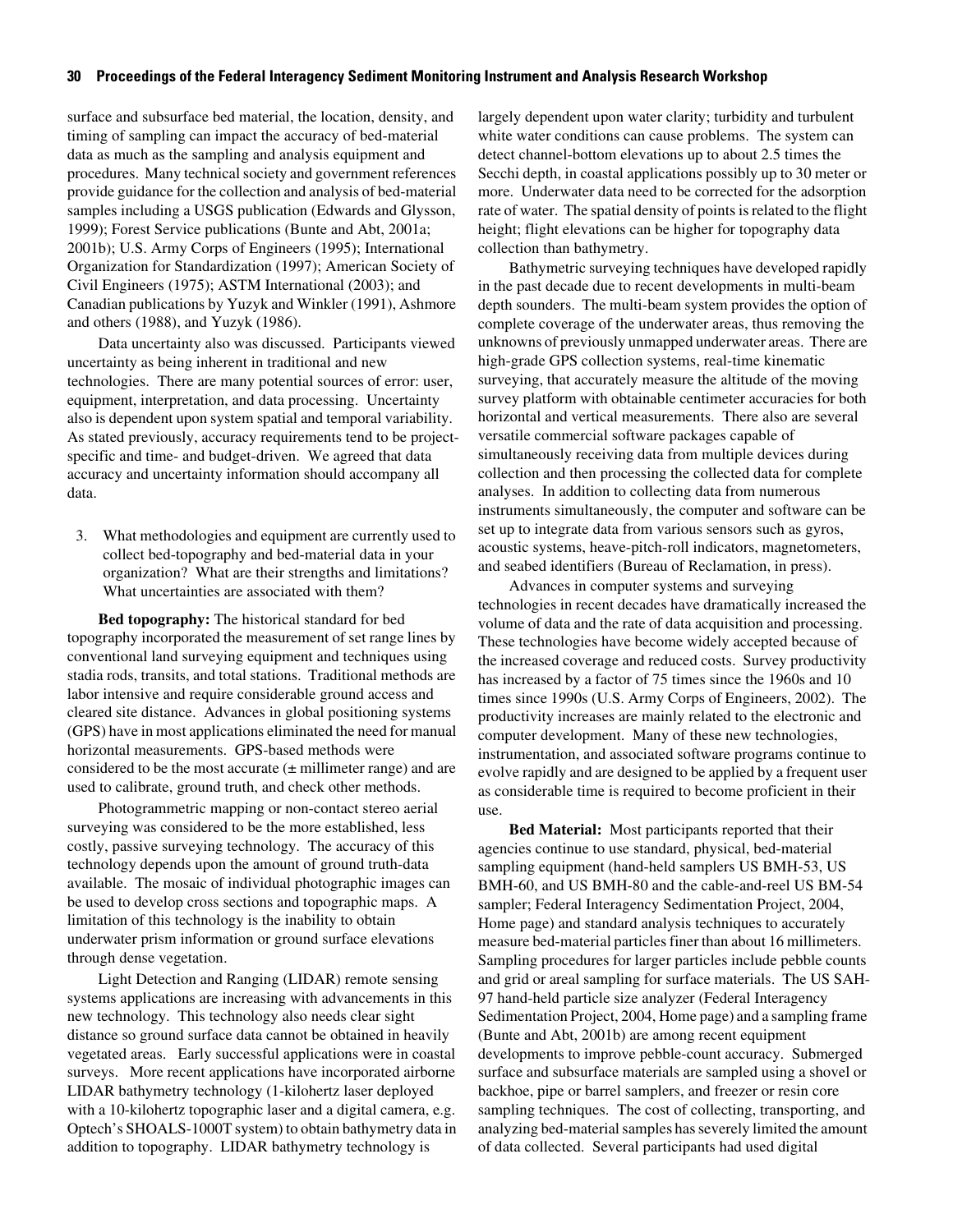photographic data and software to determine the size gradations of surface bed material in lieu of pebble counts in coarse-bed streams. Hand rodding and dynamic cone penetrometer testing has been used to locate subsurface layers.

- 4. What are the new technologies that may be useful in this area?
	- -- Is the new technology on the verge of being deployed at a large scale?
	- -- What limitations of existing equipment or methods would this technology improve on?
	- -- Is the new technology limited to specific application conditions?

-- What are the uncertainties associated with the new technology?

Several new technologies and their potential applications to bed-topography or bed-material data collection were discussed. The technologies were divided into three broad categories: acoustic, electromagnetic, and optic. The information presented in table 5 reflects the opinions and experience of the participants, and should be used only as a qualitative assessment of the various technologies. Many of these technologies have been applied successfully in coastal and marine environments, and research is currently being conducted for riverine applications that include greater turbidity, bed variation, and flow velocities than are found in marine systems.

#### **Table 5.** Bed-topography measurement technologies

[ADP is acoustic Doppler profiler; ADCP is acoustic Doppler current profiler; ± is plus, minus]

| <b>Technology</b>                                                         | <b>Accuracy</b>                                 | Cost in<br>dollars<br>(thousands) | <b>Limitations, strengths, weaknesses</b>                                                                                                                                                                                                       | <b>Research</b>                                                                     |  |  |
|---------------------------------------------------------------------------|-------------------------------------------------|-----------------------------------|-------------------------------------------------------------------------------------------------------------------------------------------------------------------------------------------------------------------------------------------------|-------------------------------------------------------------------------------------|--|--|
| <b>Acoustic Technologies</b>                                              |                                                 |                                   |                                                                                                                                                                                                                                                 |                                                                                     |  |  |
| Normal incident<br>(single beam)                                          | $±1$ percent depth<br>in marine<br>environments | $15-30$                           | Simple, commercial available, minimal processing<br>time, increased acquisition time                                                                                                                                                            | Multi-frequency analysis                                                            |  |  |
| <b>ADP/ADCP</b><br>(backscatter)                                          | $\pm 1$ percent of<br>comparable<br>methods     | $15-20$                           | Convenient, can infer suspended-sediment<br>concentrations                                                                                                                                                                                      | Main focus currently is on<br>suspended sediment                                    |  |  |
| Multi-beam                                                                | $±1$ percent depth<br>marine<br>environment     | 100-500                           | Commercially available, many more data points<br>collected, greater coverage, processing intensive<br>(10x single beam), problems with turbulence and<br>platform motion are magnified from single beam                                         | Backscatter to characterize<br>bed material, evolving on<br>many fronts             |  |  |
| Side scan sonar.<br>Dual Frequency<br>Identification<br>Sonar<br>(DIDSON) | Qualitative, well-<br>refined image             | $30 - 100$                        | Commercially available; superior image resolution;<br>real-time views of bed-surface features, texture,<br>and object location; works even in turbid water<br>where optical systems would fail; towed in a fish,<br>stability could be an issue | Draping image on<br>georeferenced multi-beam<br>image                               |  |  |
| <b>Electromagnetic Technologies</b>                                       |                                                 |                                   |                                                                                                                                                                                                                                                 |                                                                                     |  |  |
| Ground<br>Penetrating<br>Radar (GPR)                                      | $±5$ percent<br>(precision<br>unknown)          | $50-60$                           | Non-contact; would be good for monitoring during<br>floods; restricted use; freshwater applications,<br>conductivity affects depth range                                                                                                        | Has focused on discharge<br>measurements, applications<br>in sediment just starting |  |  |
| Time Domain<br>Reflectometry<br>(TDR)                                     | $<$ 5 millimeters                               | $10 - 15$                         | Must be installed in stream; uses a cable to conduct<br>signal; measures continuously air/water/soil<br>interfaces; remote system; probe signal impacted<br>by scour or aggradation                                                             | Stream applications are<br>being researched                                         |  |  |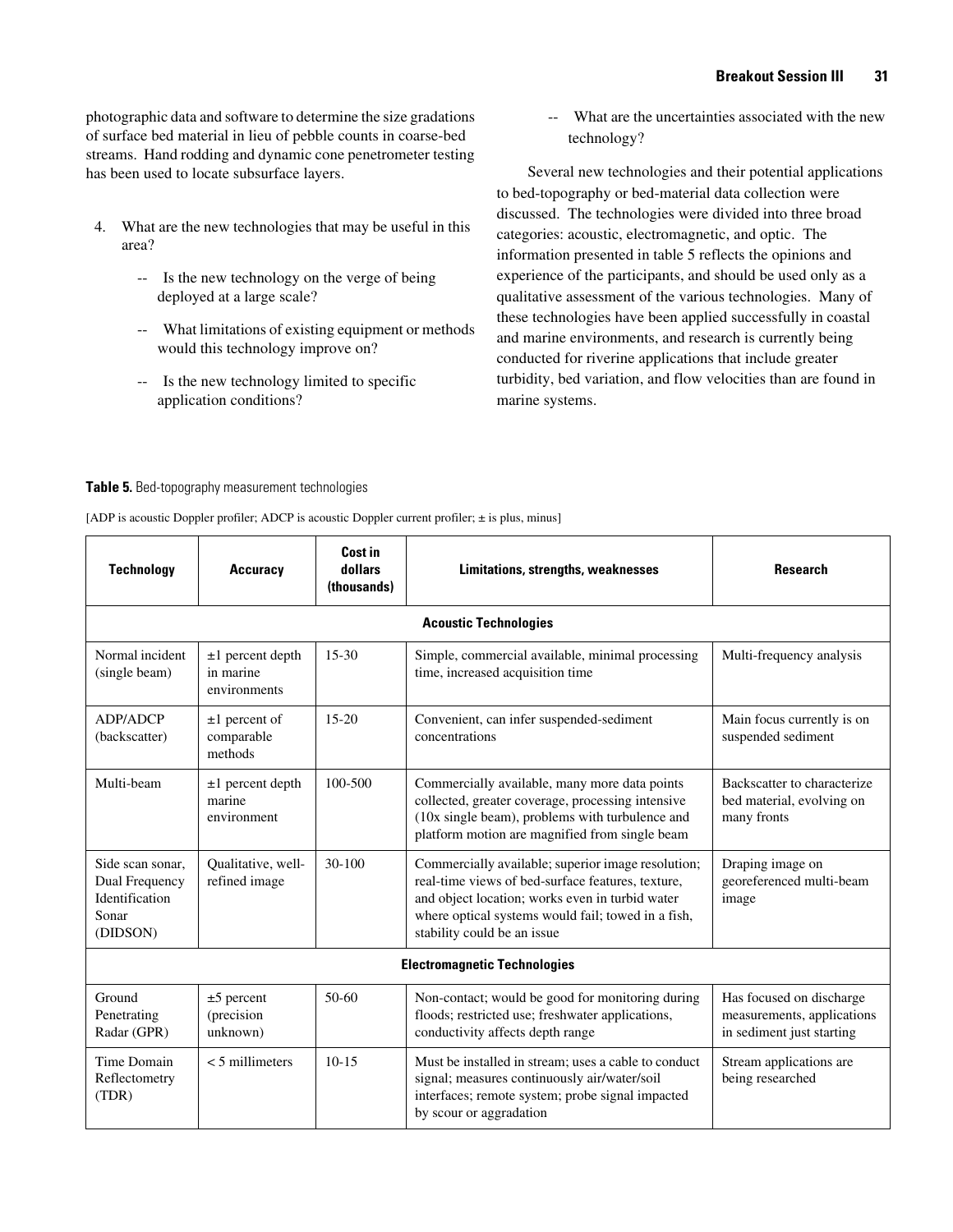#### **32 Proceedings of the Federal Interagency Sediment Monitoring Instrument and Analysis Research Workshop**

**Table 5.** Bed-topography measurement technologies—Continued

[ADP is acoustic Doppler profiler; ADCP is acoustic Doppler current profiler; ± is plus, minus]

| <b>Technology</b>                                       | Accuracy                  | Cost in<br>dollars<br>(thousands) | Limitations, strengths, weaknesses                                                                                                                                                                                                                       | <b>Research</b>                                                                        |  |  |
|---------------------------------------------------------|---------------------------|-----------------------------------|----------------------------------------------------------------------------------------------------------------------------------------------------------------------------------------------------------------------------------------------------------|----------------------------------------------------------------------------------------|--|--|
| <b>Optical Technologies</b>                             |                           |                                   |                                                                                                                                                                                                                                                          |                                                                                        |  |  |
| Laser (LIDAR,<br><b>Light Detection</b><br>and Ranging) | Considered "very<br>good" | $80-150$ , 10-<br>20              | Vegetation can cause problems; non-contact, above<br>ground or aerial deployment; considerable post-<br>processing usually by contractor; commercially<br>available, purchased less often; potential to obtain<br>underwater prism in some cases; active | In developing stages                                                                   |  |  |
| Hyperspectral<br>Irradiance                             |                           | $50-70$                           | Non-contact; passive system; currently mainly used<br>for land classification; limited to shallow (10)<br>meter), clear water applications; data must be<br>collected in daylight hours; dynamic range limits<br>resolution                              | Ongoing for coastal<br>sediment applications,<br>future field applications<br>proposed |  |  |

New technologies discussed for bed-material measurements included expanding bed-topography acoustic technologies to obtain bands of bed-material size gradations and stratigraphy. Optical technologies including the underwater microscope system and analysis algorithm (U.S. Geological Survey, 2001; Rubin, 2004) were presented in the plenary session. This system has the capability to acquire and analyze digital images of sediment grains on a riverbed or sea bottom eliminating the need to manually collect or physically analyze sediment samples. This type of technology holds the promise of reducing the costs associated with the acquisition of bed-material data. Digital photography and video technologies should be further developed to provide more continuous coverage and to provide the ability to utilize multiple cameras for mixed bed applications. Electromagnetic technologies could be expanded to provide some stratigraphy or gross bedmaterial identification.

5. Is there any research planned in your organization to improve the collection or analysis of bed-topography or bed-material data?

Presentations, workshop extended abstracts, and discussions about current and planned research and applications of new technologies are summarized below.

**Time domain reflectometry for real-time and continuous stream monitoring, presented by Vince Tidwell.**  Time domain reflectometry (TDR) operates by propagating a radar frequency electromagnetic pulse down a transmission line while monitoring the reflected signal. As the electromagnetic pulse propagates along the transmission line, it is subject to impedance by the dielectric properties of the media along the transmission line (e.g., air, water, sediment), reflection at dielectric discontinuities (e.g., air-water or water-sediment interface), and attenuation by electrically conductive materials (e.g., salts, clays). Taken together, these characteristics provide a basis for integrated stream monitoring; specifically, concurrent measurement of stream stage, channel profile, and aqueous conductivity. Requisite for such application is a means of extracting the desired stream properties from measured TDR traces. Analysis is complicated by the fact that interface location and aqueous conductivity vary concurrently and multiple interfaces may be present at any time. For this reason, a physically based multi-section model employing the  $S_{11}$ scatter function and Cole-Cole parameters for dielectric dispersion and loss is used to analyze acquired TDR traces. Tidwell and Brainard (in press) explored the capability of this multi-section modeling approach for interpreting TDR data acquired from complex environments, such as found in stream monitoring.

A series of laboratory tank experiments were performed in which the depth of water, depth of sediment, and conductivity were varied systematically. Results indicate that the measured TDR traces respond to changes in interface position and aqueous conductivity in a manner consistent with multi-section model simulations. In fact, the multi-section model was found to accurately fit the measured traces over a broad range of test conditions. Comparisons between modeled and independently measured data indicate that TDR measurements can be made with an accuracy of  $\pm 3.4 \times 10^{-3}$  meter for sensing the location of an air/water or water/sediment interface and ±7.4 percent of actual for the aqueous conductivity.

Recently, TDR monitoring systems have been installed on the Rio Grande in New Mexico and Paria River in Arizona. The USGS streamflow gaging station on the Rio Grande at Albuquerque includes seven TDR probes for monitoring changes in channel morphology, while another probe measures stream stage and aqueous conductivity. The TDR system at the USGS streamflow gaging station, Paria River at Lees Ferry, is designed to measure stream stage and aqueous conductivity. In both cases, TDR measurements are compared directly with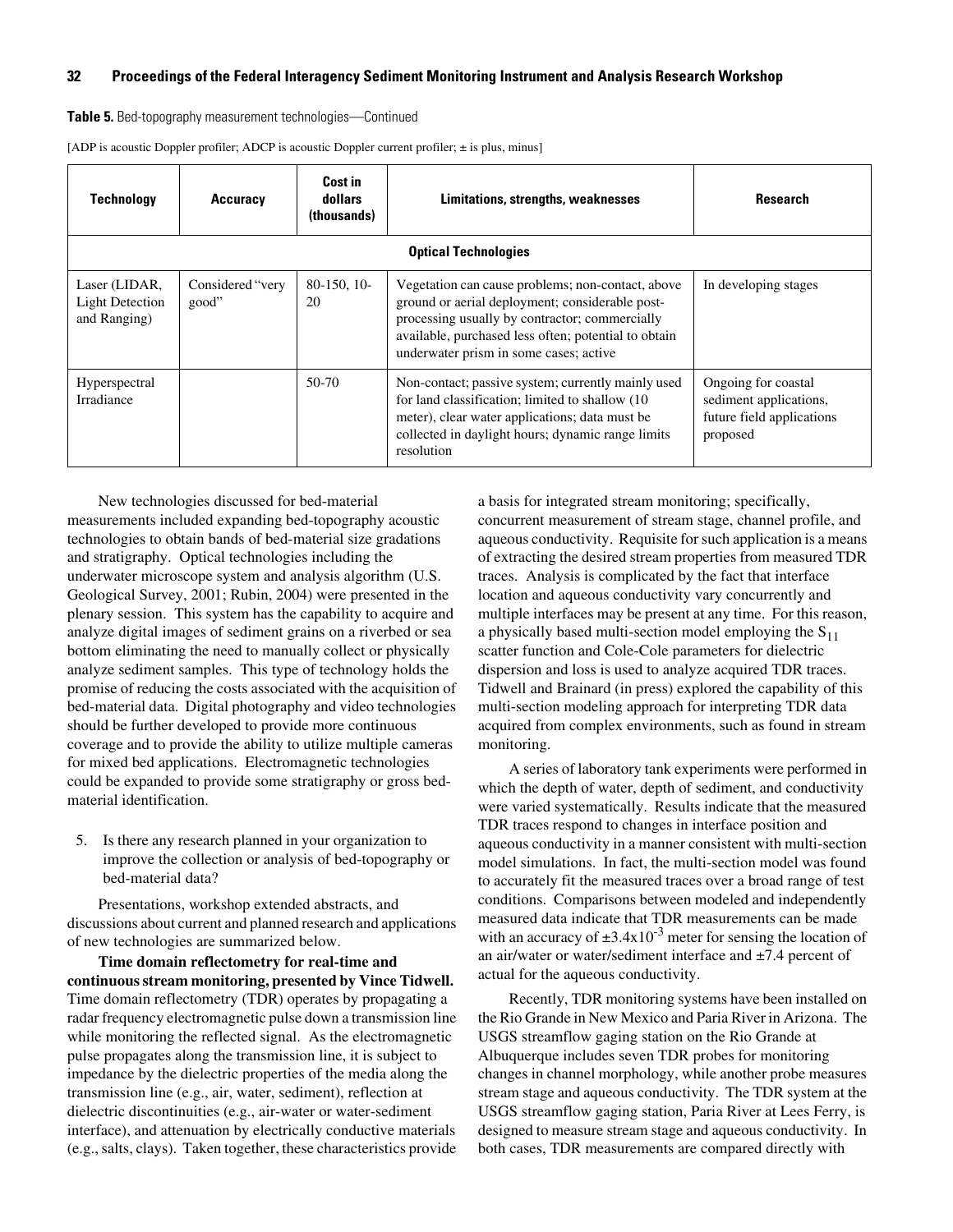measurements made by the USGS using standard float, pressure transducer, and (or) radar technologies.

**Naval Research Laboratory acoustic sediment classification system presented by Don Walter.** This system collects bathymetry data and impedance values to output sediment properties such as: attenuation, density, porosity, sediment type, mean grain size, compressional velocity, shear velocity, and shear strength (semi-quantitative) up to a maximum of 4 meters below the bed. The technology was used traditionally for mine location and can be applied from surface ships, submarines, and air-borne craft. Echo-strength lines and segment data time/depth line, represent separation of gradations. An example of a lake bottom application was presented. Gas bubbles and density of bottom material impact the return intensity; bubbles can make the system lose the bottom location. Turbulence also can cause bubble pulse problems. These problems can be overcome by using different frequencies. Bottom roughness is an issue, depending upon beam width; bed forms can be identified. Future application will include using side scanning sonar to cover a swath of the bed.

**ADCP bridge scour studies; multi-beam survey applications; CHARTS and SHOALS LIDAR technologies; DIDSON sonar technology; and potential new research in radar applications presented by Dan Eng.** Various research studies being conducted by the USACE were presented. ADCP technologies are being deployed remotely with internal pitch and roll compensation for bridge scour studies. LIDAR technologies being jointly research by the USACE and Navy, which incorporate above- and below-water surface topographic data collection, include the currently under-development CHARTS (Compact Hydrographic Airborne Rapid Total Survey) system, an improved version of the SHOALS (Scanning Hydrographic Operational Airborne Lidar Survey) system. DIDSON (Dual Frequency Identification Sonar) technologies obtain high resolution underwater acoustic images for object identification, with some modifications to the sensor array this technology could be used to obtain 3-dimensional data on bed profile and bedload transport especially in turbid waters. Repeat multi-beam surveys are being used to quantify changes in bed topography over time (this work was presented in the bedload breakout session II; see the extended abstract by Abraham (listed in appendix 4). Research into the aerial application of ultra wide-band radar similar in frequency to ground penetrating radar is in the early stages. There is the potential to obtain data quicker and with better resolution than some of the other technologies. The widespread use of these radar frequencies may be limited because of communication interference and health concerns. Synthetic aperture radar, currently used in military mapping applications, is an acoustic technology that could potentially provide information similar to LIDAR without light restrictions.

**Underwater Microscope System and bed-topography measurement techniques applied in the Grand Canyon presented by Dave Rubin and Matt Kaplinski.** Dave Rubin had presented very promising results on the application of a

underwater microscope system in the opening plenary session for the measurement of bed sediments with the location of sampling sites obtained within a few meters. The challenges created by the vertical canyon walls in the Grand Canyon to the application of surveying technologies such as GPS, which rely on satellite communication, were highlighted. Photogrammetry contour errors vary because of vegetation and ground-truthing problems. They typically can obtain photogrammetry data with an accuracy of about 0.25 meter, with reduced accuracy in forested areas.

Bed-topography data are collected in the Grand Canyon about every two years or before and after floods. Although GPS in combination with total stations are used to establish a closely spaced control network on the canyon rim, a robotic range azimuth system is used to establish location in the canyon. Multi-beam bathymetry data are collected at flows of 230 cubic meters per second; gravel bar data are supplemented with data from 850 cubic meter per second flows. Bathmetry data are collected using a RESON 8125 with 240 beams; ½-degree beam width down to a 0.5 meter. This narrow swath is sorted on a 0.6meter x 0.6-meter grid spacing.

QTC Multiview, a post-processing software, uses backscatter data from the multi-beam equipment with data from known sediments to obtain the distribution of sediment types (for differentiation between gravel versus sand deposits; possibly also between silt versus clay deposits). This technology obtains high-resolution data and can almost measure the texture of the bottom. Some difficulties have been encountered when collecting backscatter data and topography data using the same transducer. Side scanning sonar data have been collected and once registered spatially, a time consuming process, can also be combined with aerial photography. Although bedload is not as significant as the suspended load in Colorado River sediment transport, side scanning sonar data have been used to estimate bedload transport (½ dune height times the dune movement rate). Dave Rubin encouraged participants to explore the possibility of working with a lab sponsored by the National Science Foundation to collect and process LIDAR data.

The following additional extended abstracts listed in appendix 4 contain information on bed-topography and bedmaterial measurement technologies.

*Dinehart, R.L., Spatial analysis of ADCP data in streams:* This extended abstract describes using ADCP data to obtain bathymetric data and velocity to infer sediment transport.

*Jackson, W.L., Regulated river restoration monitoring:* The Elwha River dam removal and restoration project. This extended abstract emphasizes the need for real-time data collection and evaluation especially when dealing with dam removal sediment loading conditions; and provides details on monitoring plan for Elwha River Restoration Project which includes bed-material size measurements and channel geometry as monitoring sub-categories.

*Martini, Marinna, USGS capabilities for studying sediment transport in the ocean*: This extended abstract describes several technologies being investigated by the USGS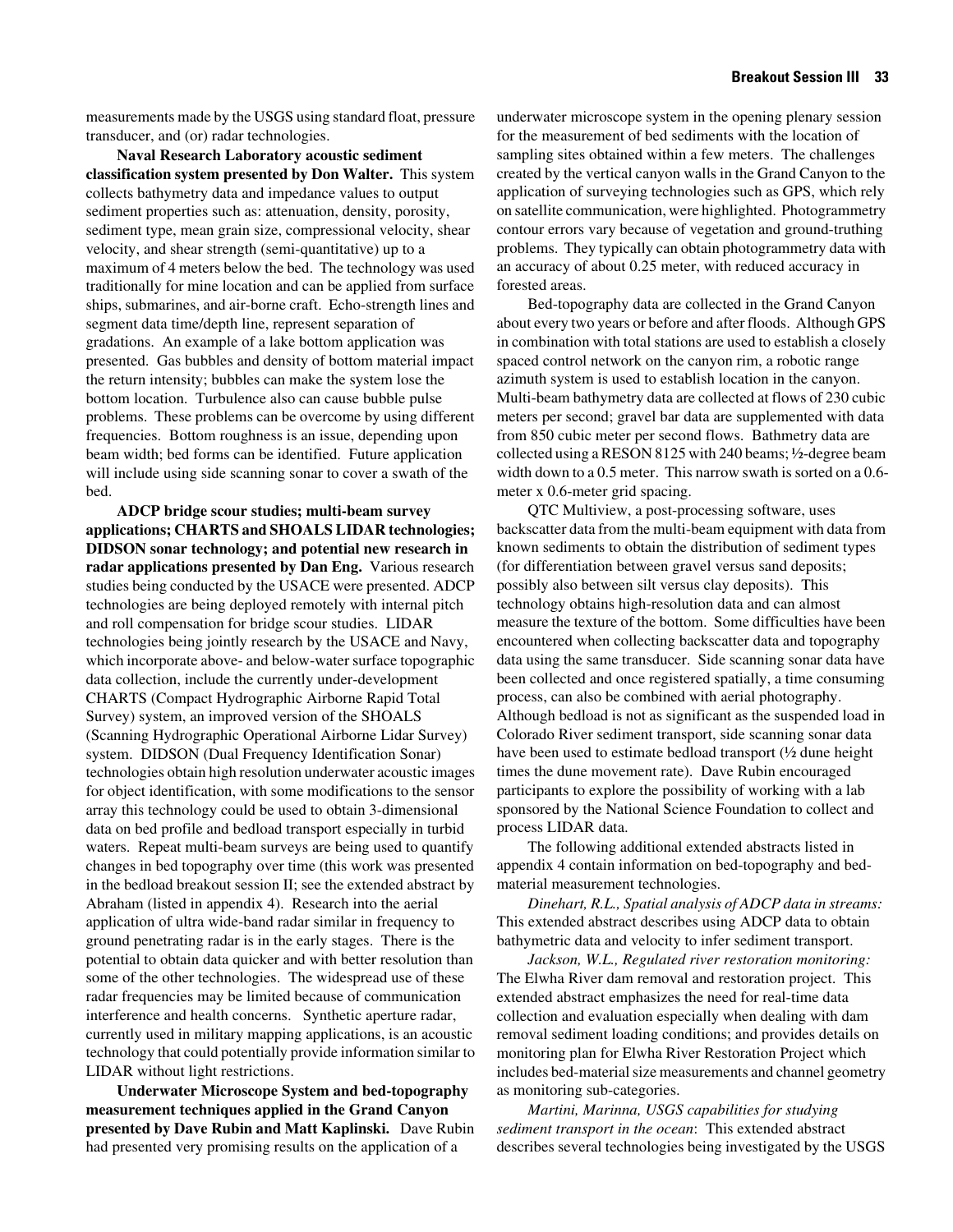#### **34 Proceedings of the Federal Interagency Sediment Monitoring Instrument and Analysis Research Workshop**

Coastal and Marine Geology Program including: applying side scanning sonar, sector scanning sonar, Differential Global Positioning System (DGPS), and sub-bottom profilers for mapping and coastal and sea bottom imaging; photographic systems that show promise for determining grain size such as a version of underwater microscope system discussed previously which recently underwent its first full field trial and the SEABOSS that can obtain real time video of the bottom, take 35-millimeter still images, and acquire a grab sample; and mechanical sampling systems such as the hydraulically damped slow corer that does not disturb the sediment-water interface during sampling and the Honjo trap, a long-term, in-situ time series settling trap consisting of a large-diameter collecting cone attached to a rotating carousel of collection bottles that collects samples on a preset schedule.

*Parchure, T.M., Sobecki, T.M., and Pratt, T.C., Fine sediment parameter measurement for sedimentation studies*: This extended abstract describes the need for research of fine sediment parameters and the development of inexpensive equipment and procedures for testing fine sediments.

6. What are the priorities for research in this area?

Many current and suggested research items have been previously discussed. The participants agreed that industry has taken the lead in the development and adaptation of the latest technology for the instrumentation and associated software used to collect and analyze bed-topography data. Research and development of bed-topography technologies should be left mostly to industry with agencies providing consistent feedback. A collective voice in feedback would be more effective. Research priorities include:

- Combining technologies and expanding existing capabilities (e.g. bed-topography technologies expanded to provide bed-material characterizations)
- Applied research on non-contact, continuous systems
- Further investigation of opportunities to adapt coastal/ marine or ocean applications to the riverine environment
- Continued development of optical and acoustical surface bed material measuring and analysis technologies
- Shared development and distribution of postprocessing applications

The ideal sampler or measurement technology would have the following characteristics:

- Adaptable under a variety of conditions
	- -- Marine, estuarine or riverine
	- -- Clear or turbid
	- Soft, fine or hard, gravel/cobble beds
	- Steep or flat terrain
- -- Underwater/shoreline interface
- Provide quantifiably accurate results
- Reliable
	- Low maintenance, non-fouling, rugged
	- Simple to use, user-friendly
	- -- Easy to calibrate
- Cost effective
- Portable
- **Repeatable**
- High density output relative to traditional methods
- Continuous, autonomous sampling
- Efficient post-processing and interpretation
- 7. What recommendations does the breakout session III group have for the Subcommittee on Sedimentation regarding bed-material and bed-topography data needs, uncertainty, and new technologies?

Breakout session III participants recommend that the Subcommittee on Sedimentation thoroughly review the proceedings from this workshop and collectively help support coordination and funding to address the identified research and data needs.

8. Where to from here? Would a Sediment Monitoring Instrument and Analysis Research Program, such as that proposed by the Turbidity and Other Sediment Surrogates Workshop (Gray and Glysson, 2003), and expanded on by Gray and Glysson (listed in appendix 4) be useful for attaining the fluvial-sediment-data needs of the Nation?

The participants agreed that a collective effort would help agencies to attain needed fluvial-sediment data. We suggest that FISP or another SMIAR Program group act as a clearinghouse for data and information on successes as well as problems with new technologies; develop or coordinate focused training programs or special sessions in conferences; be available to provide research assistance to develop site-specific solutions to problems encountered with new technologies; and promote effective communication among agencies between workshops. The Subcommittee on Sedimentation or FISP web pages should be expanded to include new technology information for each breakout session topic and pertinent links to data and research. Email groups, user groups, or bulletin boards should be established as needed for specific topical areas.